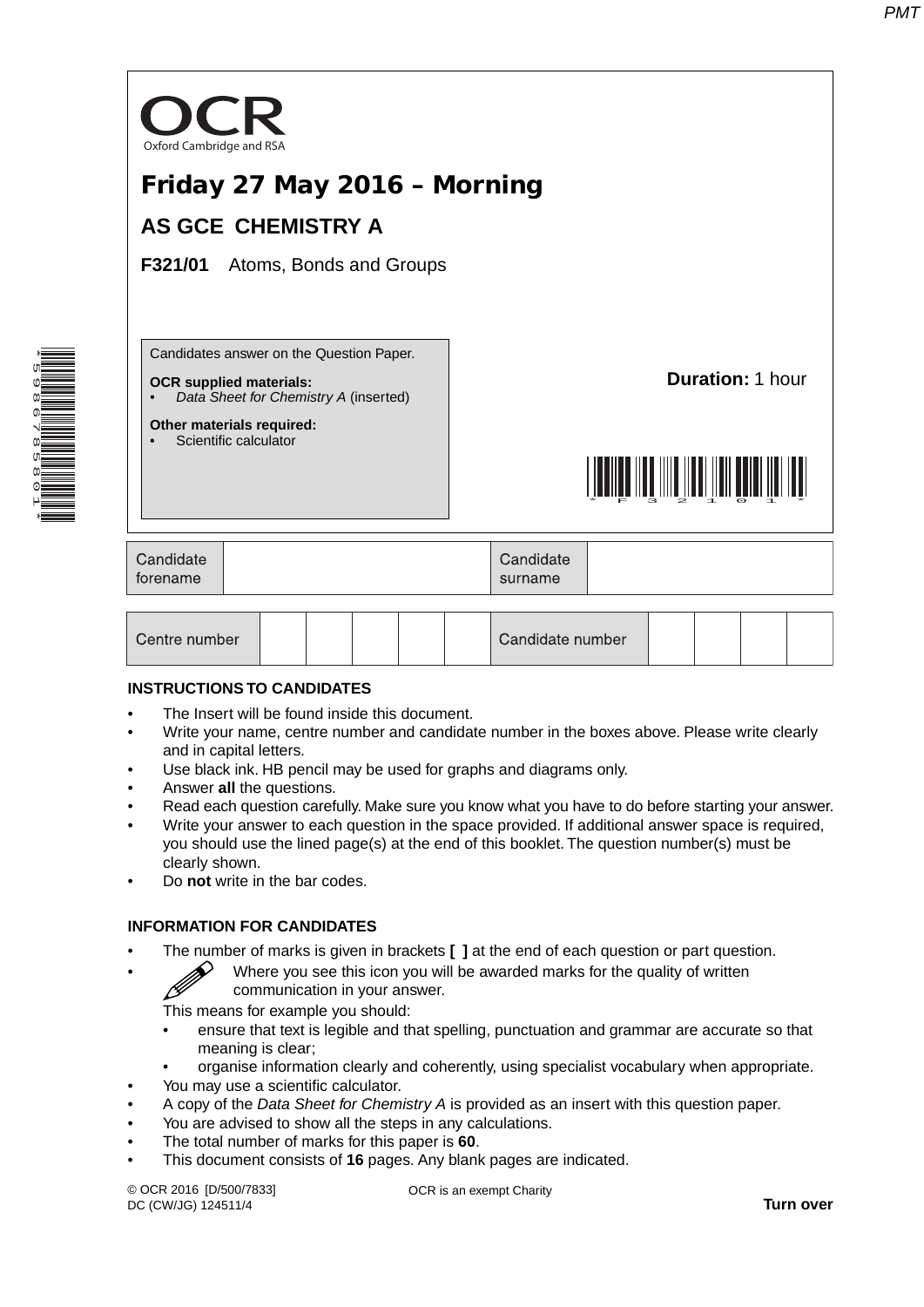# Answer **all** the questions.

- **1** Nitrogen is the most common gas in the atmosphere.
	- **(a)** Atoms of nitrogen consist of protons, neutrons and electrons.

Complete the table below.

| <b>Particle</b> | <b>Relative mass</b> | <b>Relative charge</b> | <b>Position within the</b><br>atom |
|-----------------|----------------------|------------------------|------------------------------------|
| <b>Proton</b>   |                      |                        |                                    |
| <b>Neutron</b>  |                      |                        |                                    |
| <b>Electron</b> |                      |                        | shell                              |

**[2]**

- **(b)** The electrons in the second shell of a nitrogen atom are found in an s-orbital and three p-orbitals.
	- **(i)** State, in words, the 3D shape of an s-orbital and a p-orbital.

| s-orbital |  |
|-----------|--|
| n-orbital |  |

- **[1]**
- **(ii)** Describe the relative energies of the 2s orbital and **each** of the three 2p orbitals in a nitrogen atom.

 ........................................................................................................................................... ........................................................................................................................................... ...................................................................................................................................... **[2]**

 **(c)** Draw a '*dot-and-cross*' diagram to show the bonding in a nitrogen molecule.

Show **outer** electrons only.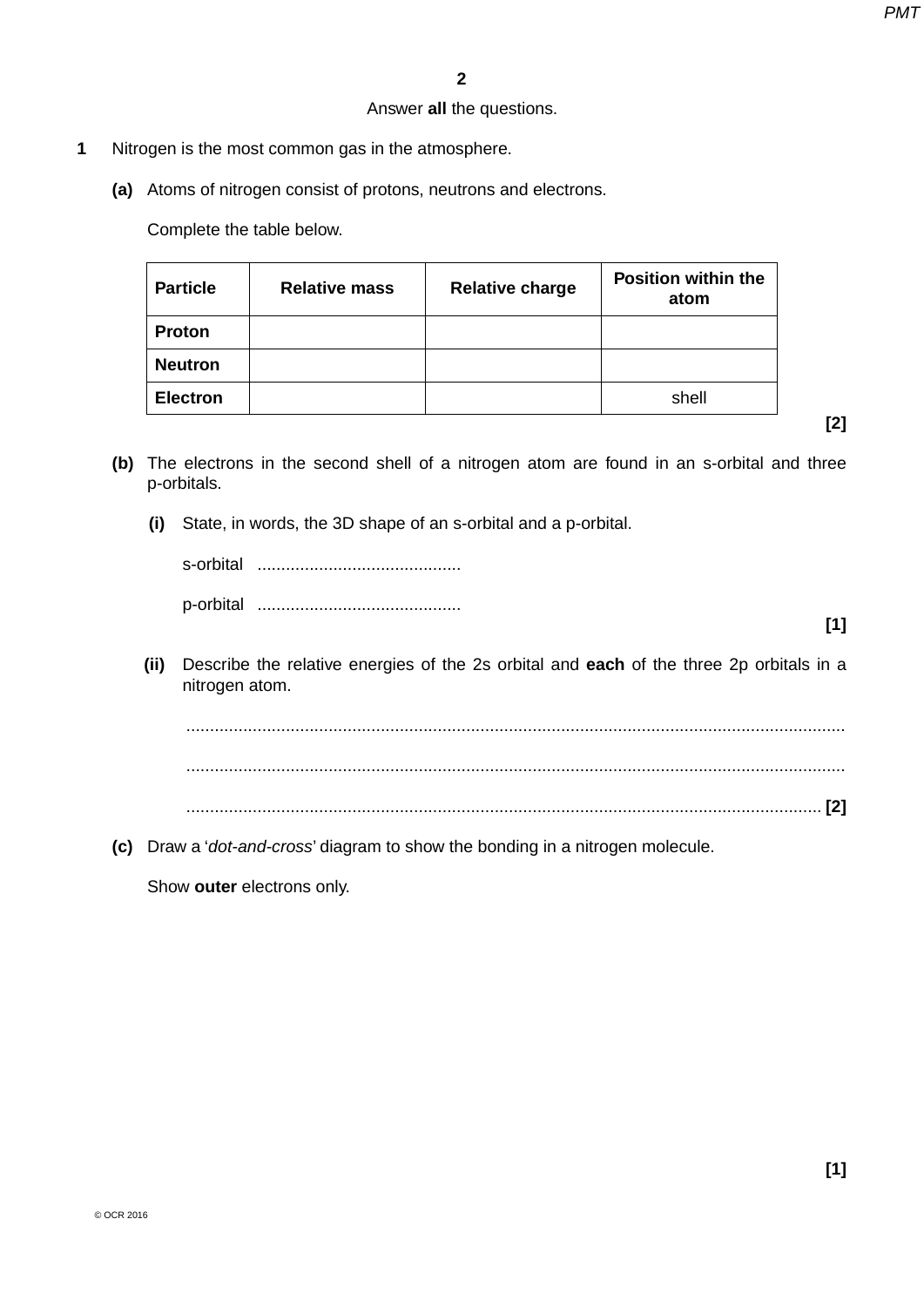**(d)** Calculate the amount, in mol, of nitrogen **atoms** in 5.117 x 10<sup>20</sup> nitrogen **molecules**.

Give your answer in standard form.

amount of nitrogen atoms = .................................................... mol **[2]**

**(e)**  $N_2O_3$  is an unstable oxide of nitrogen that decomposes in a redox reaction.

 $N_2O_3(g) \rightarrow NO(g) + NO_2(g)$ 

 **(i)** State the oxidation number of nitrogen in each oxide in the table below.

| Oxide           | <b>Oxidation number of</b><br>nitrogen |
|-----------------|----------------------------------------|
| $N_2O_3$        |                                        |
| <b>NO</b>       |                                        |
| NO <sub>2</sub> |                                        |

**[1]**

 **(ii)** Name this type of redox reaction.

*In your answer you should use appropriate technical terms spelled correctly.*

...................................................................................................................................... **[1]**

- **(f)**  $N_2O_3$  reacts with water to form an acid as the only product. This reaction is **not** a redox reaction. The empirical formula of the acid formed is the same as the molecular formula.
	- **(i)** State what is meant by the term *molecular formula*.

 ........................................................................................................................................... ...................................................................................................................................... **[1]**

 **(ii)** Suggest the empirical formula of the acid formed.

empirical formula of acid = .......................................................... **[1]**

© OCR 2016 **Turn over [Total: 12]**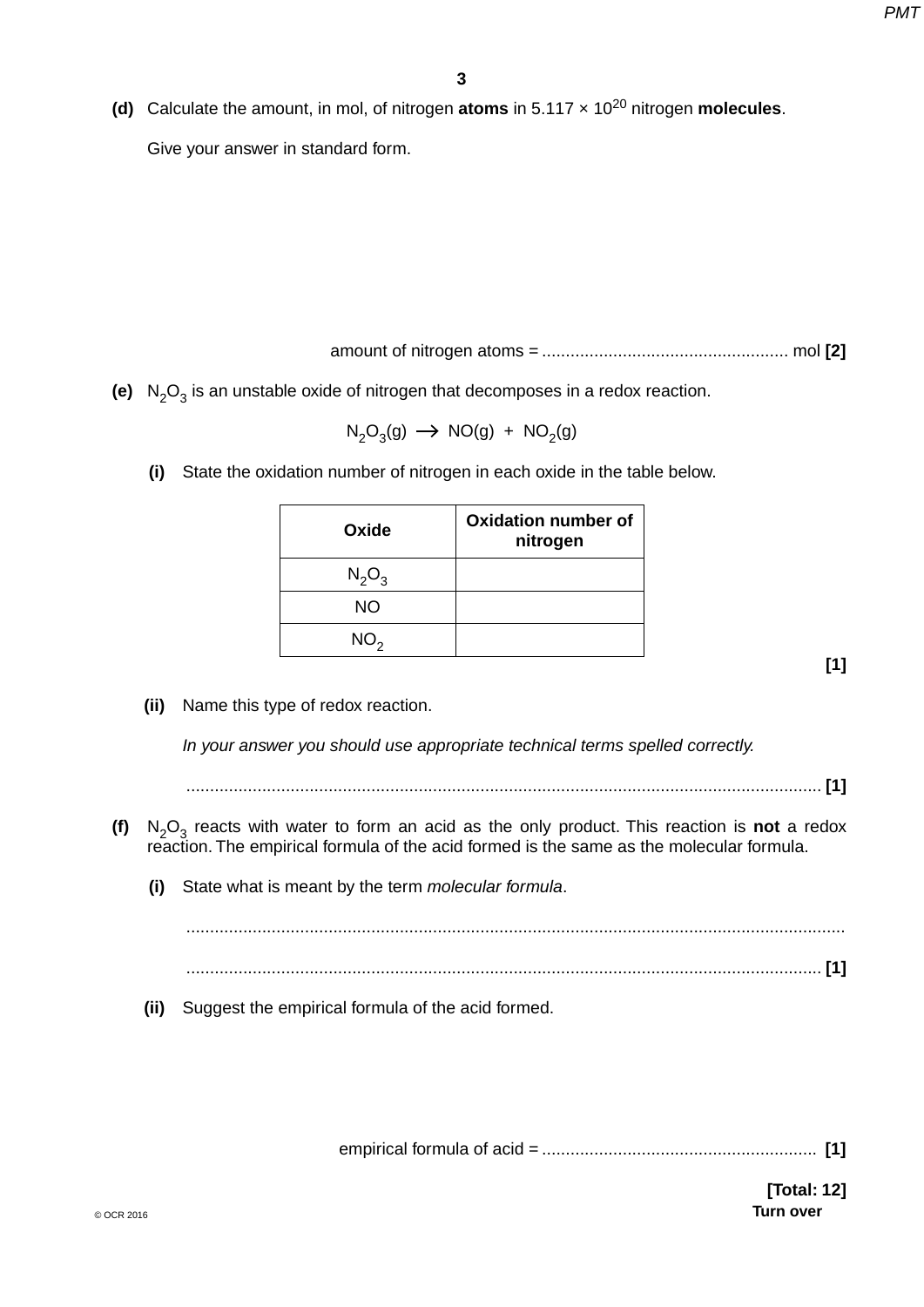- $\overline{2}$ This question is about halogens.
	- (a) Solid chlorine and solid bromine have a similar structure.

Name this structure.

- 
- (b) The intermolecular attractions in halogens are van der Waals' forces.
	- (i) Explain how van der Waals' forces arise between halogen molecules.

The boiling points of chlorine and bromine are shown in the table.  $(ii)$ 

| <b>Halogen</b> | Boiling point / °C |
|----------------|--------------------|
| chlorine       | -34                |
| bromine        | 59                 |

Explain why bromine has a higher boiling point than chlorine.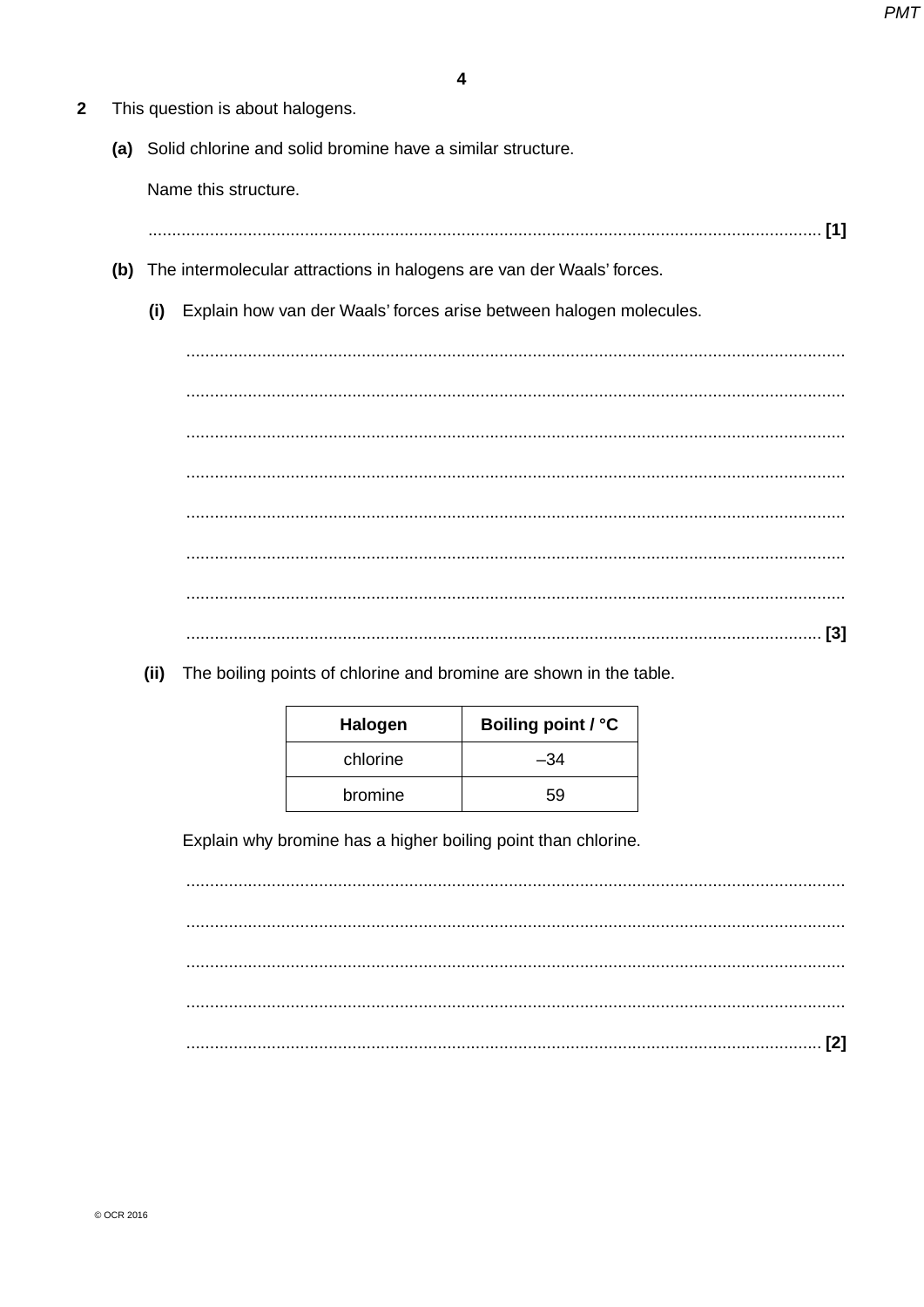(c) A student carries out test-tube experiments to prove the trend in reactivity of halogens.

The student is provided with the following solutions:

- bromine water  $\bullet$
- aqueous iodine  $\bullet$
- aqueous barium chloride
- aqueous magnesium bromide
- aqueous calcium iodide.

Chlorine gas and chlorine water are not available.

The student carries out the minimum number of test-tube experiments using these solutions in the presence of cyclohexane (an organic solvent).

- State the solutions that need to be added together in order to prove the trend in reactivity of the halogens, using the minimum number of test-tube experiments.
- Describe the colour seen in the organic solvent at the end of each test-tube experiment.  $\bullet$
- Write an ionic equation for one reaction that takes place.

[Total: 11]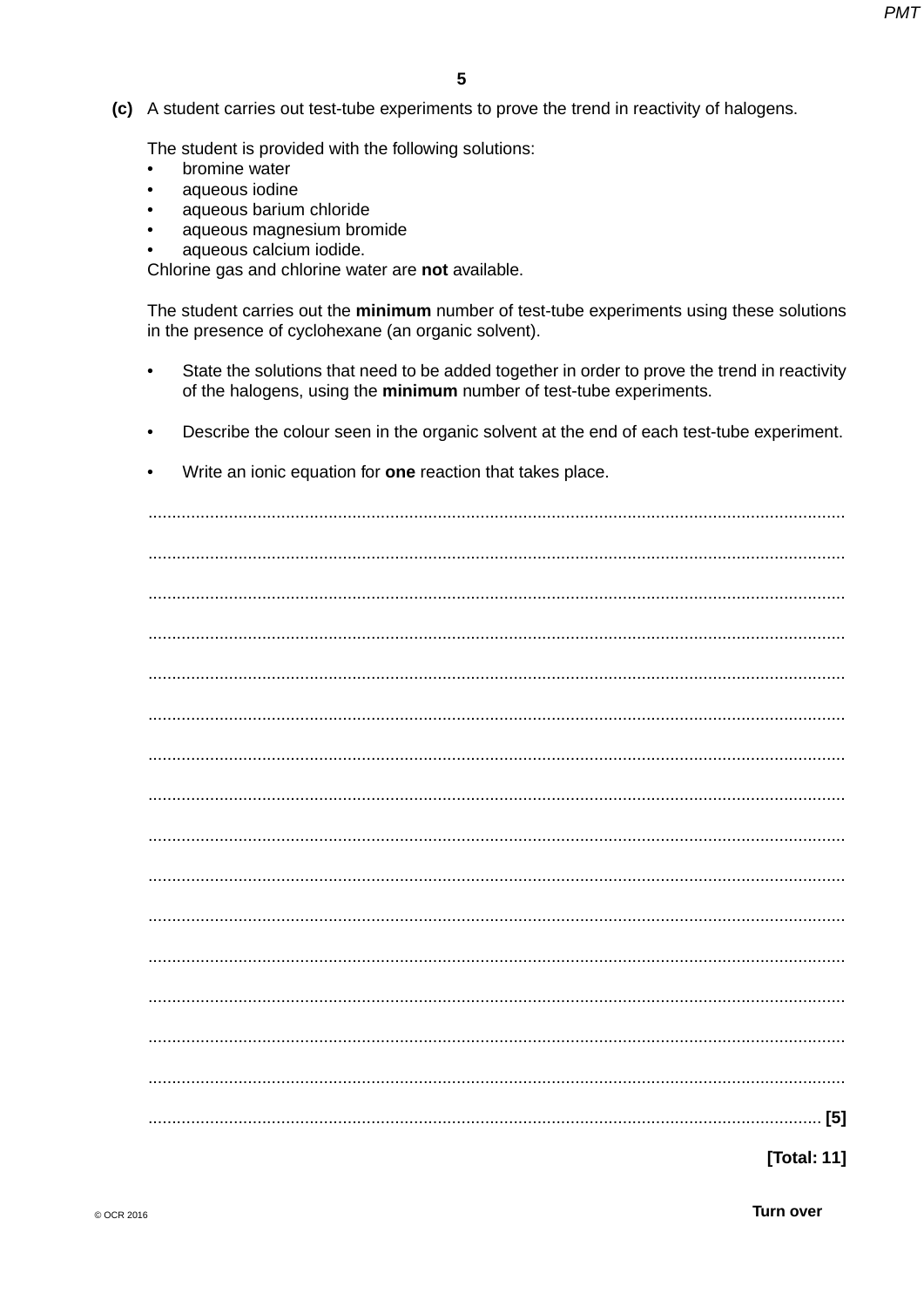**3** The elements of Period 2 and Period 3 of the Periodic Table are shown in **Table 3.1**.

| Group    |    |    | J  |    | Э |   |    |           |
|----------|----|----|----|----|---|---|----|-----------|
| Period 2 |    | Be | B  |    |   |   |    | <b>Ne</b> |
| Period 3 | Na | Mg | Al | ত। |   | ٮ | Cl | ΔI        |

## **Table 3.1**

 **(a)** The elements in these two periods show a repeating pattern in chemical and physical properties.

What is the name given to this repeating pattern of properties?

| (b) State the element in Table 3.1 with:                                                              |
|-------------------------------------------------------------------------------------------------------|
|                                                                                                       |
| ٠                                                                                                     |
| ٠<br>[3]                                                                                              |
|                                                                                                       |
| Gallium, atomic number 31, is in Period 4 of the Periodic Table. Gallium is a Group 3 element.<br>(C) |
| Predict the formula of a gallium ion.                                                                 |
|                                                                                                       |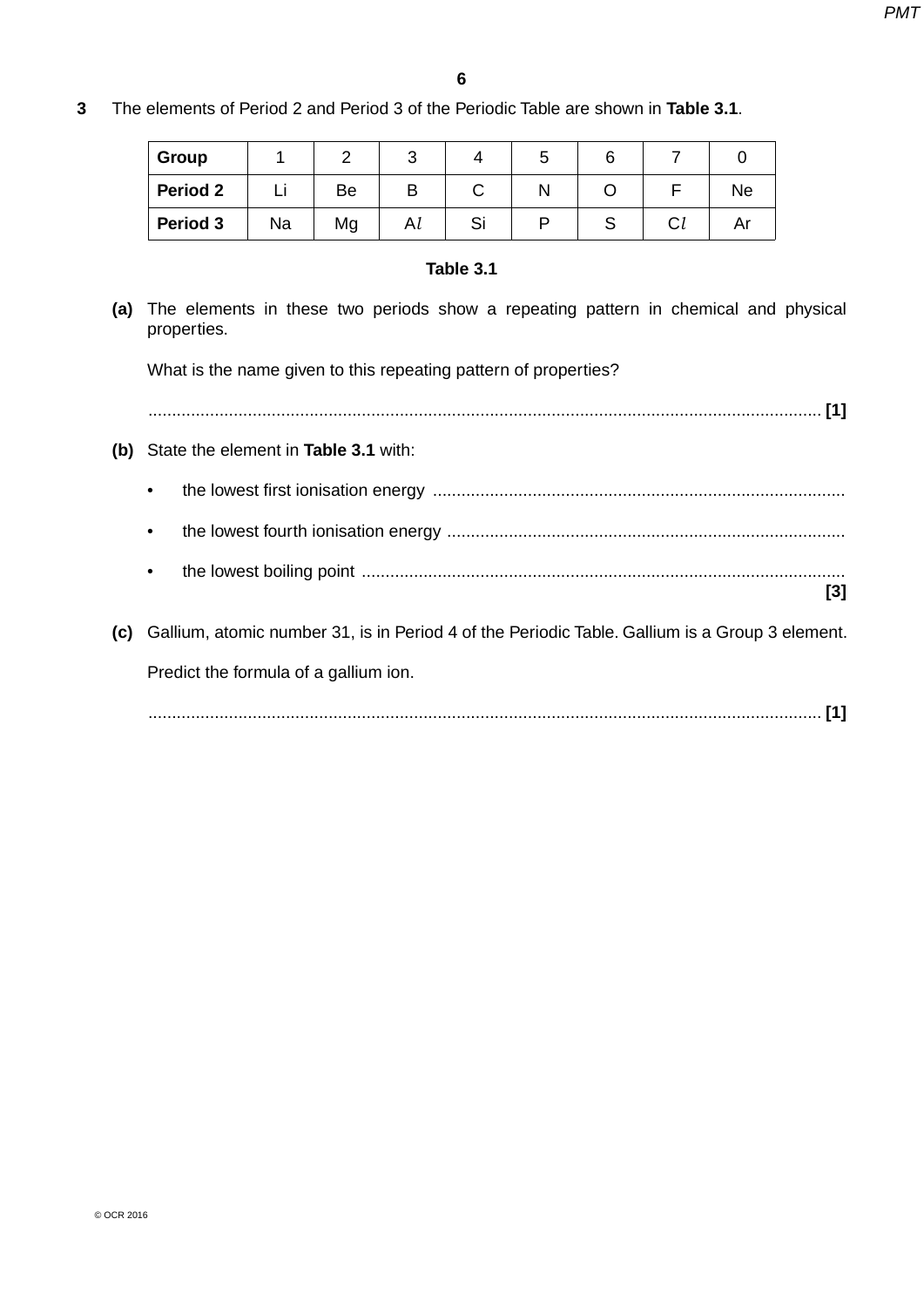(d) The melting points of the Period 3 metals sodium and magnesium are shown below.

| Metal     | Melting point / °C |
|-----------|--------------------|
| sodium    | 98                 |
| magnesium | 649                |

Explain the differences in the melting points of sodium and magnesium, using the model of metallic bonding.

In your answer you should use appropriate technical terms spelled correctly.

(e) When magnesium nitrate,  $Mg(NO<sub>3</sub>)<sub>2</sub>$ , is heated, it decomposes as shown.

 $2Mg(NO<sub>3</sub>)<sub>2</sub>(s)$   $\rightarrow$   $2MgO(s)$  +  $4NO<sub>2</sub>(g)$  +  $O<sub>2</sub>(g)$ 

A student heats 2.966 g of  $Mg(NO<sub>3</sub>)<sub>2</sub>$ , which decomposes as above.

Calculate the total volume of gas formed, in cm<sup>3</sup>, at room temperature and pressure, RTP.

**Turn over**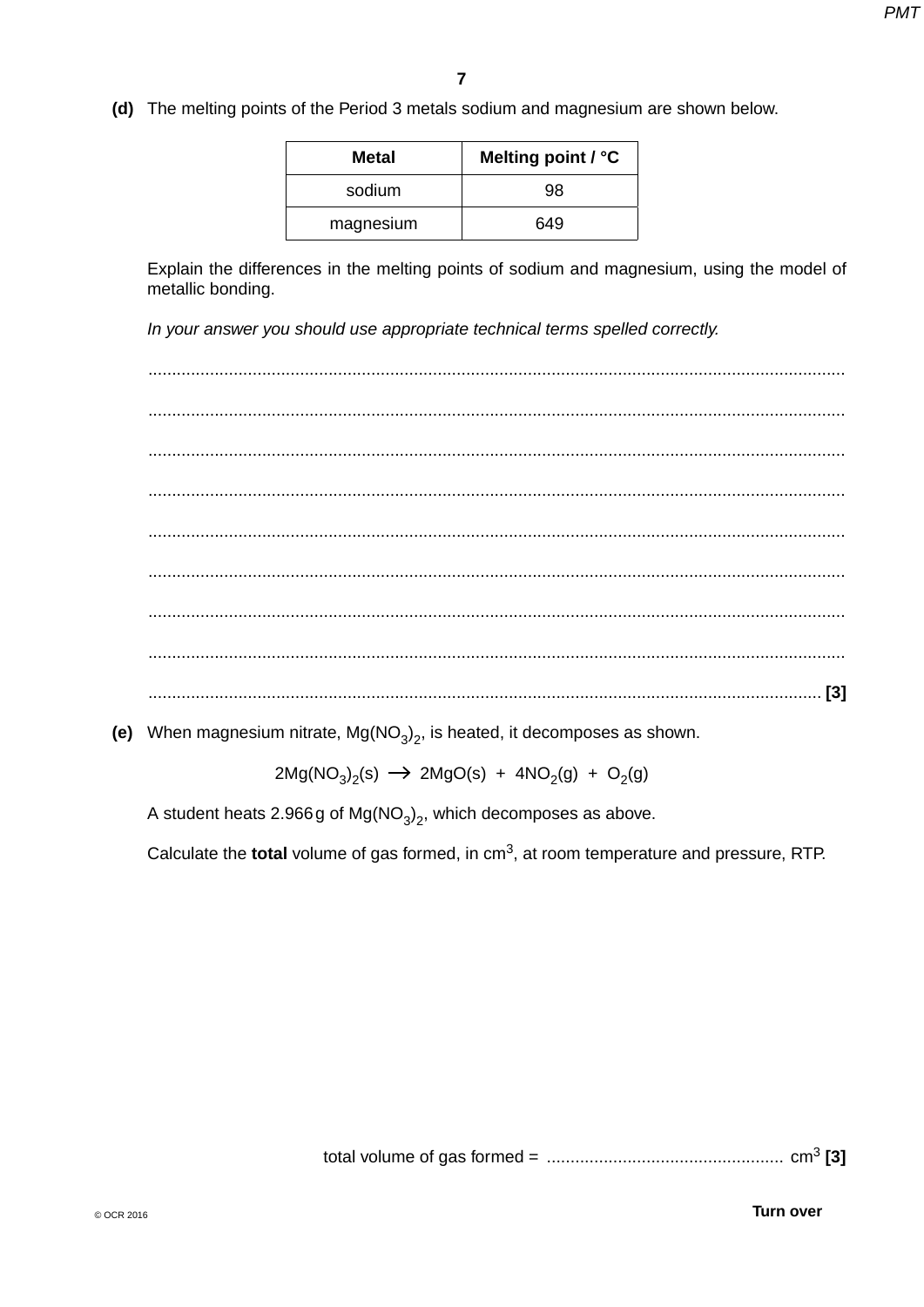- **(f)** Fluorine forms several compounds with sulfur and with oxygen.
	- **(i)** Give the **formula** and the **name** of the compound formed between fluorine and sulfur which has octahedral molecules.

 Formula .............................................. Name ................................................................................................................................. **[1] (ii)** Fluorine reacts with aqueous sodium hydroxide to form the oxide  $F_2O$ . Two other products are also formed. One product is an ionic compound with a relative formula mass of 42.0. Construct a balanced equation for this reaction. ...................................................................................................................................... **[2] (g) (i)** Fluorine is the most electronegative element. Indicate any dipoles on the molecule of  $F_2O$  below using partial charges.  $F \longrightarrow \stackrel{\bullet}{\Omega} \longrightarrow F$ **[1] (ii)** Suggest the **shape** of the F<sub>2</sub>O molecule and the F–O–F **bond angle**. Shape ................................................. Bond angle ......................................... **[1] (iii)** What is the oxidation number of oxygen in  $F_2O$ ? Include the sign in your answer. ...................................................................................................................................... **[1] [Total: 17]**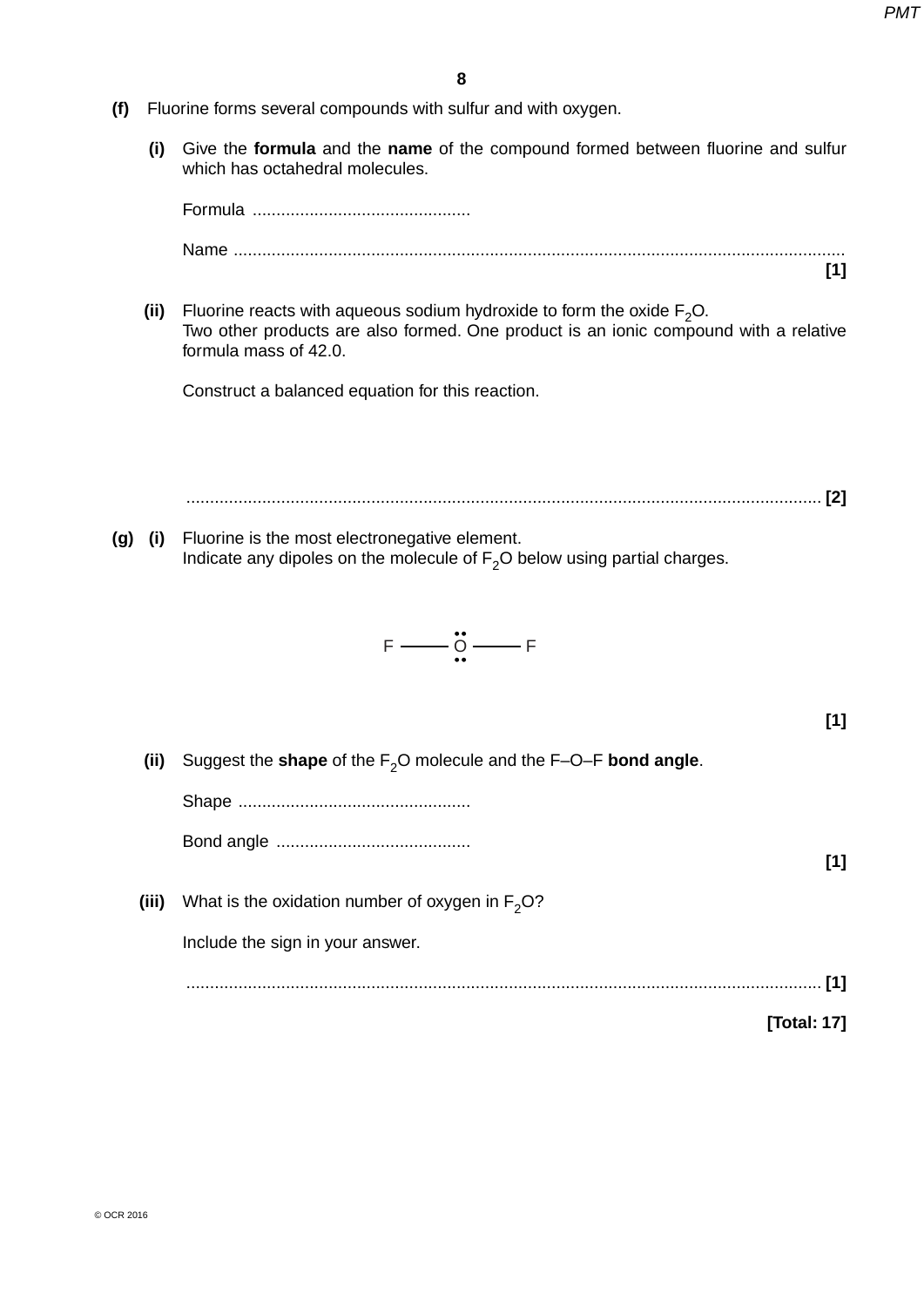# **PLEASE DO NOT WRITE ON THIS PAGE**

**Turn over for the next question**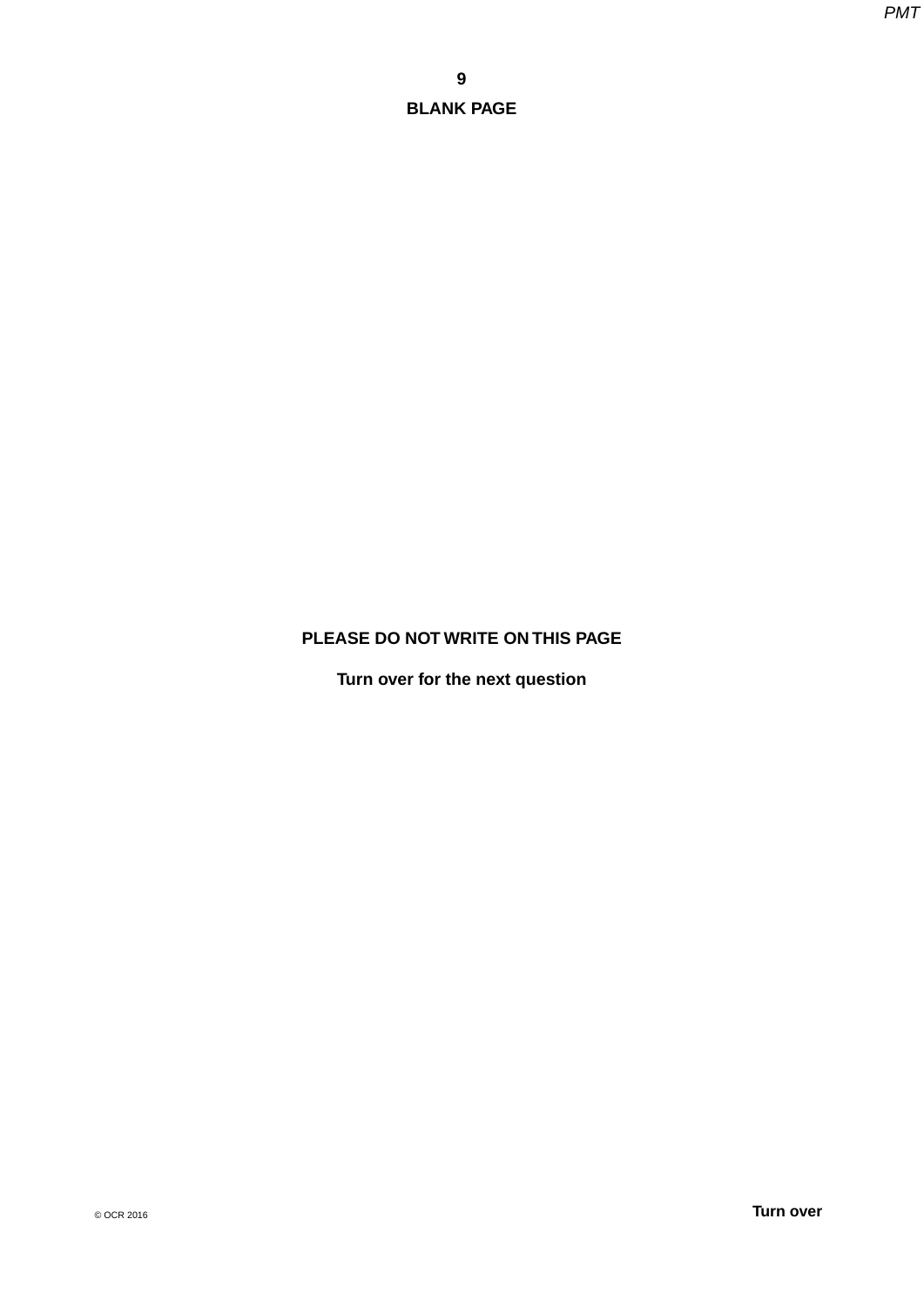- **4** This question is about the chemistry of the metals zinc, magnesium, aluminium and calcium.
	- **(a)** Complete the electron configuration of a zinc atom.
		- 1s2 ...................................................................................................................................... **[1]**
	- **(b)** A sample of zinc was found to contain four isotopes with the abundances shown in the table.

| <b>Isotope</b> | Abundance (%) |
|----------------|---------------|
| 64Zn           | 49.0          |
| 66Zn           | 27.9          |
| 67Zn           | 4.3           |
| 687n           | 18.8          |

 **(i)** Define the term *relative atomic mass*.



 **(ii)** Calculate the relative atomic mass of zinc in this sample.

Give your answer to **two** decimal places.

relative atomic mass of zinc = ......................................................... **[2]**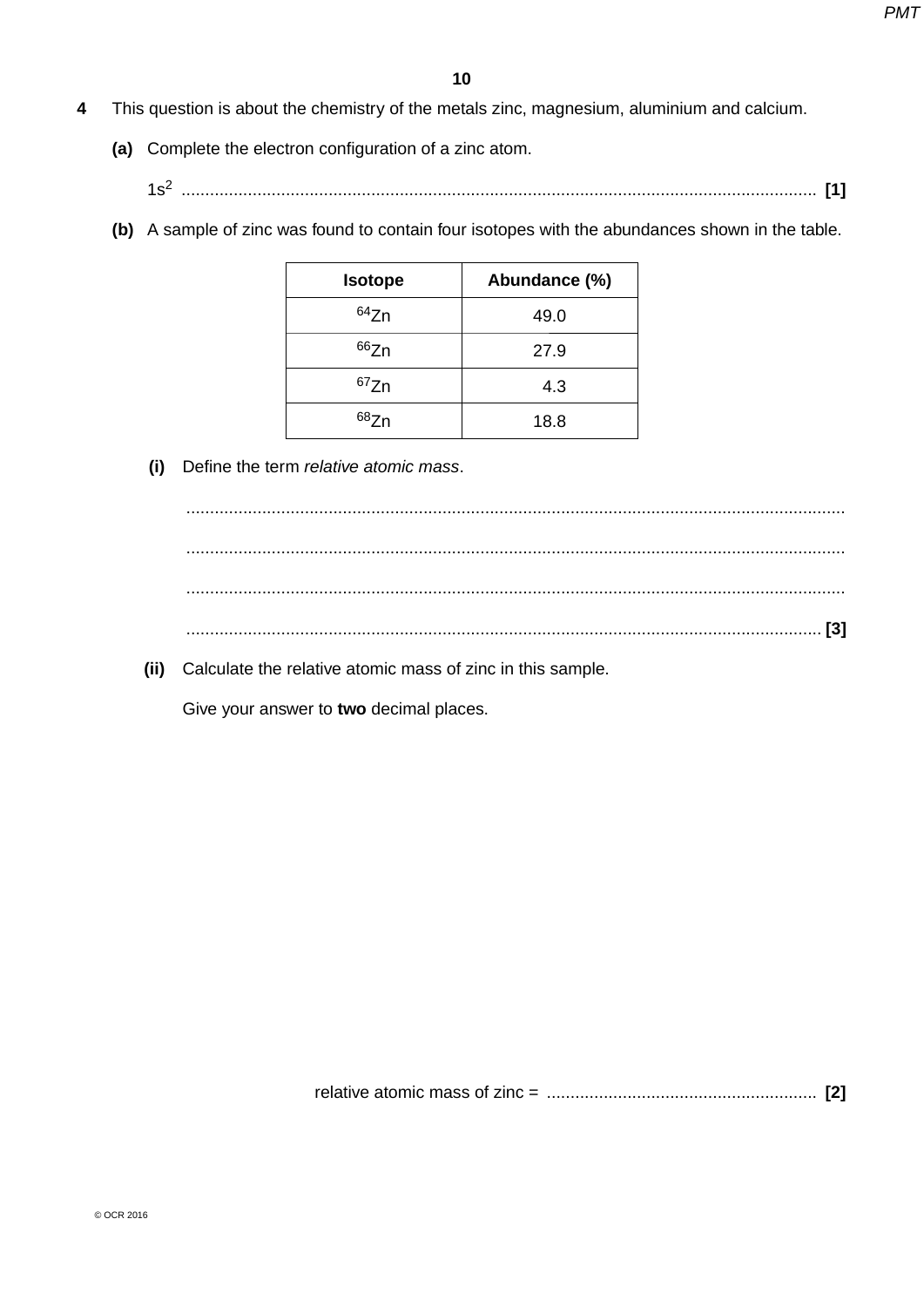**(c)** Zinc carbonate, ZnCO<sub>3</sub>, reacts with dilute hydrochloric acid.

A student reacts a sample of  $ZnCO<sub>3</sub>$  with an excess of dilute hydrochloric acid in a test-tube.

 **(i)** Describe what the student would see during this reaction.

...........................................................................................................................................

...................................................................................................................................... **[1]**

- (ii) Write the equation for the reaction between  $ZnCO<sub>3</sub>$  and dilute hydrochloric acid.
	- ...................................................................................................................................... **[1]**
- **(d)** Magnesium will undergo redox reactions with aqueous salts of less reactive metals.
	- **(i)** A student reacts magnesium with aqueous copper(II) sulfate.

 $Mg(s) + CuSO<sub>4</sub>(aq) \rightarrow Cu(s) + MgSO<sub>4</sub>(aq)$ 

Explain, in terms of **numbers** of electron transferred, the redox processes taking place in this reaction.

 ........................................................................................................................................... ........................................................................................................................................... ........................................................................................................................................... ...................................................................................................................................... **[2]**

 **(ii)** The student also noticed that the magnesium started fizzing.

The student thought the fizzing was due to the magnesium reacting with water in the mixture.

Write the equation for the reaction of magnesium with water.

Include state symbols.

...................................................................................................................................... **[2]**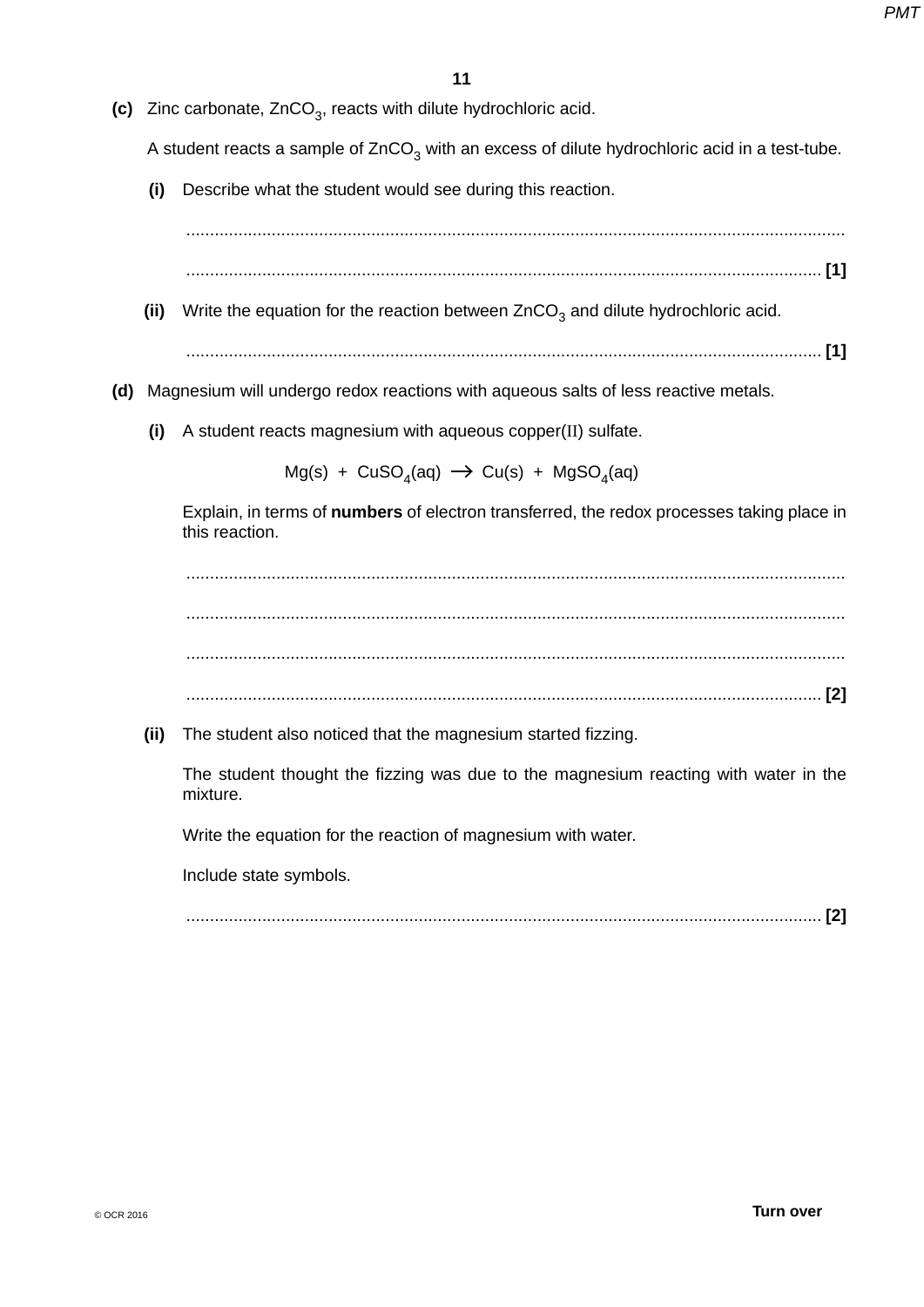(e) A student reacts  $35.0 \text{ cm}^3$  of  $3.00 \times 10^{-2} \text{mol} \text{ cm}^{-3} \text{ H}_2 \text{SO}_4(\text{aq})$  with an excess of A*l.* An equation for this reaction is shown.

 $2 \text{Al}(s)$  + 3H<sub>2</sub>SO<sub>4</sub>(aq)  $\rightarrow$  A*l*<sub>2</sub>(SO<sub>4</sub>)<sub>3</sub>(aq) + 3H<sub>2</sub>(g)

Calculate the mass, in g, of  $\mathsf{Al}_2(\mathsf{SO}_4)_3$  formed in solution.

Give your answer to **three** significant figures.

Show your working.

mass = ...................................................... g **[4]**

- **(f)** Compounds of calcium have many uses.
	- **(i)** Identify a compound of calcium that could be used to convert a soil pH from 5.8 to 7.5.

...................................................................................................................................... **[1]**

(ii) Calcium phosphide,  $Ca_3P_2$ , is an ionic compound used in rat poison.

Calcium phosphide can be prepared by reacting calcium metal with phosphorus, P4.

Write the equation for the reaction of calcium with phosphorus to form calcium phosphide.

...................................................................................................................................... **[1]**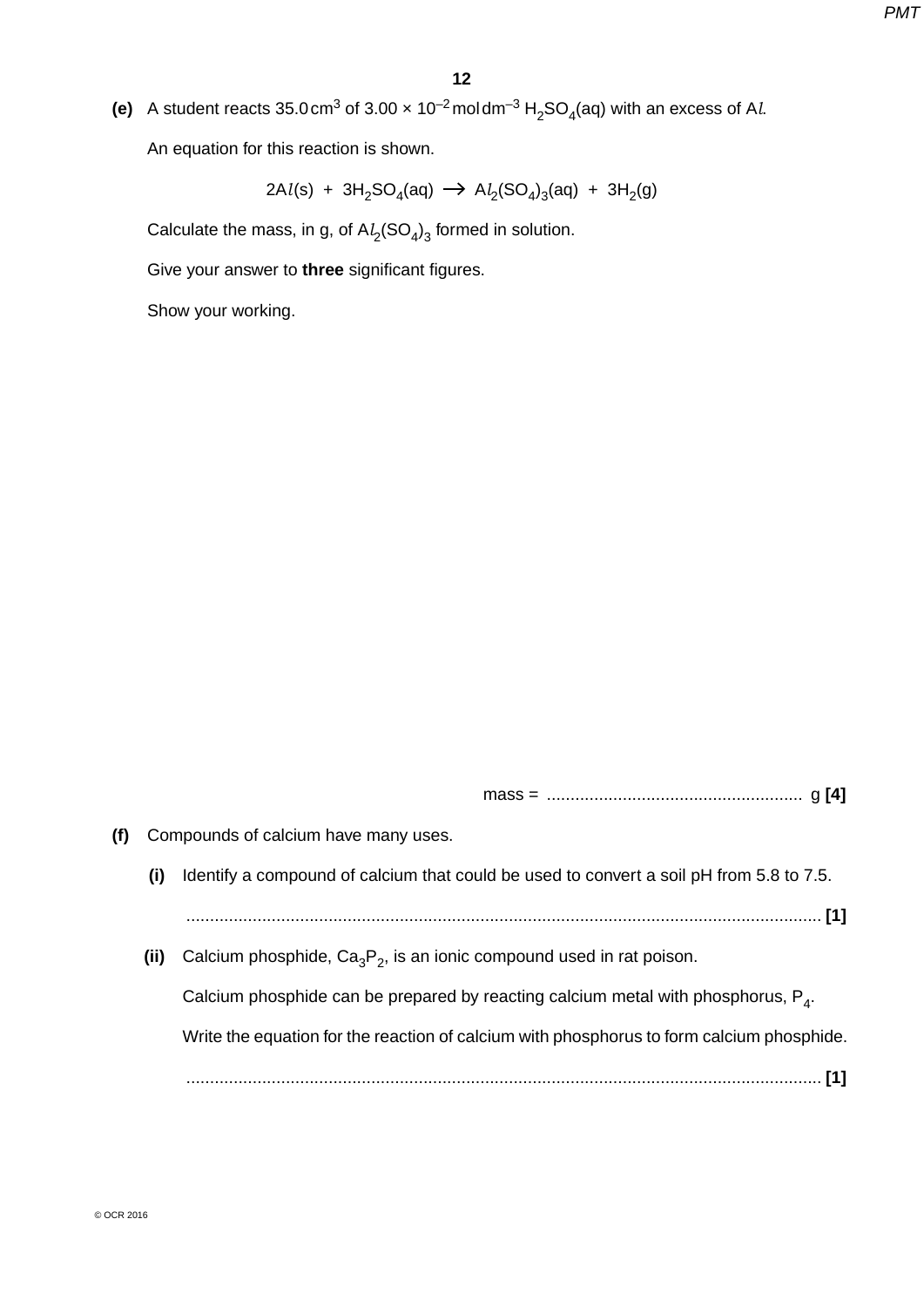(iii) Draw a '*dot-and-cross*' diagram to show the bonding in calcium phosphide,  $Ca_{3}P_{2}$ .

Show **outer** electrons only.

**[2]**

**[Total: 20]**

# **END OF QUESTION PAPER**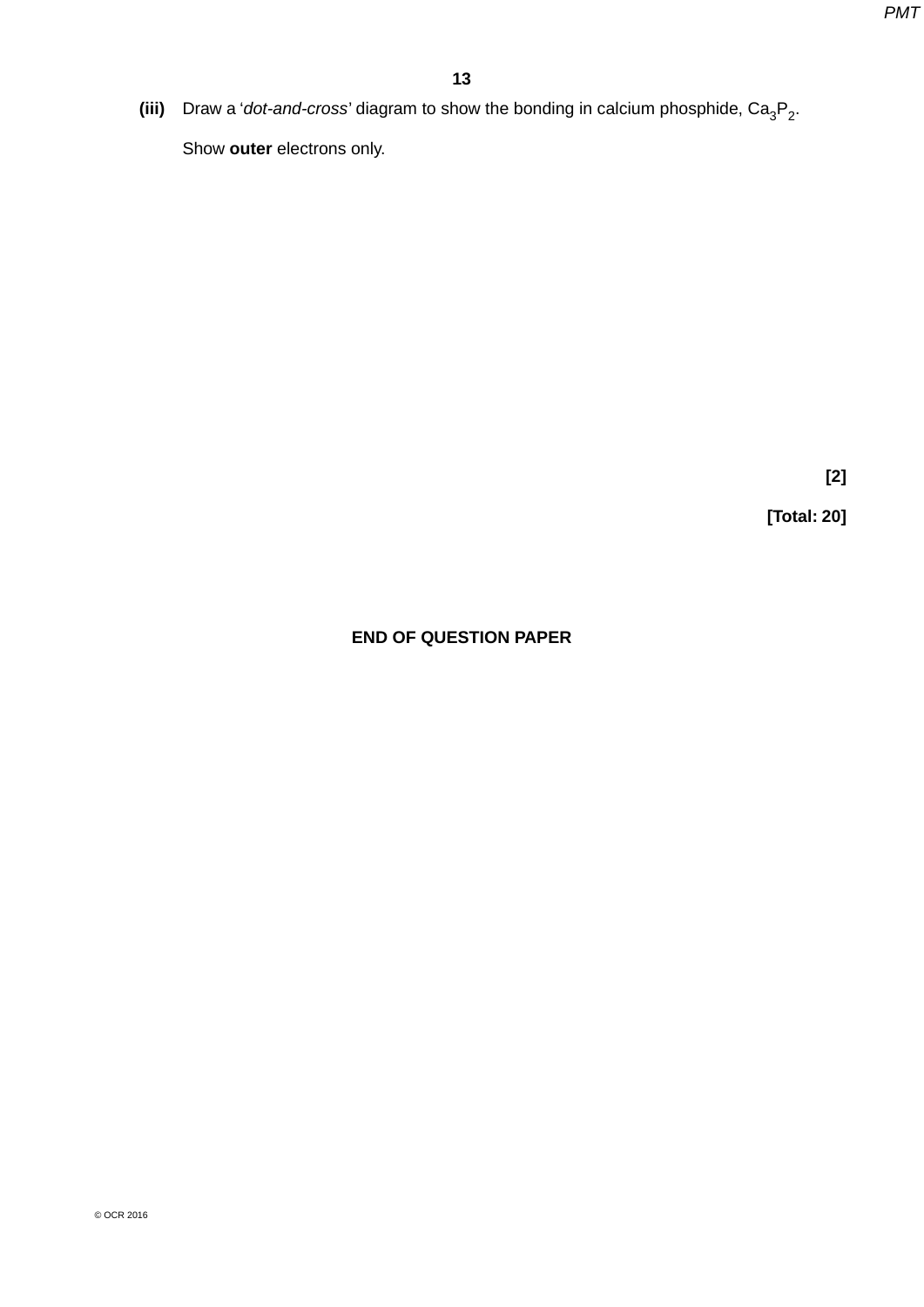# **ADDITIONAL ANSWER SPACE**

If additional space is required, you should use the following lined page(s). The question number(s) must be clearly shown in the margin(s).

| . 1 |  |
|-----|--|
|     |  |
|     |  |
|     |  |
|     |  |
|     |  |
|     |  |
|     |  |